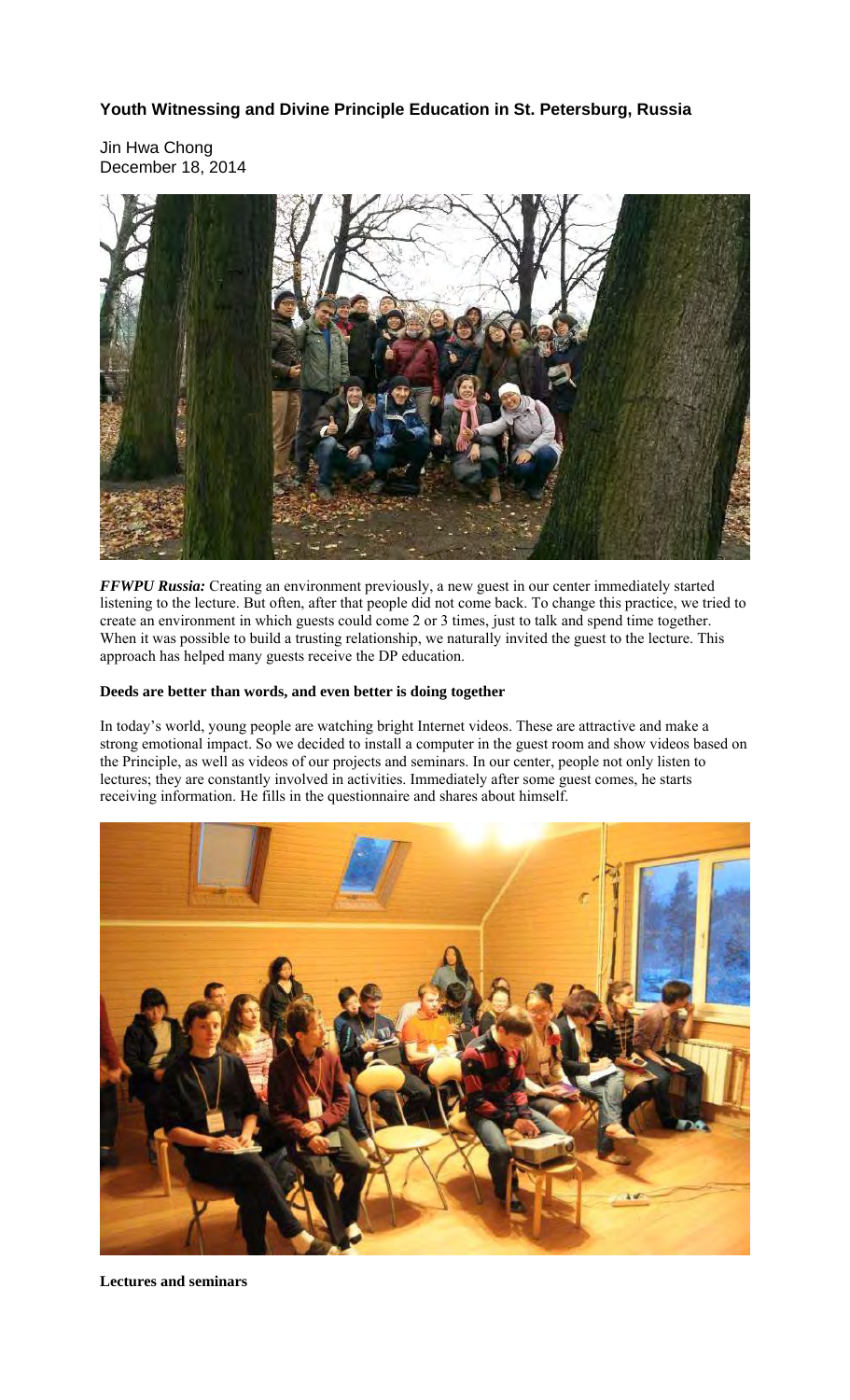After a certain guests comes to us several times, we invite him to attend a one-day seminar. We are trying to make our lectures concise and attractive. Still we need to work a lot to improve the quality of the lectures. We wanted every lecturer make his own slides for his lectures and videos. The guests should read and share during the lecture. A guest can first attend a one-day seminar given by one lecturer, and then come again and listen to the same lectures by another lecturer. Judging by comments, the same lectures given by different people give a multisided review of the same material so that attendees could better understand it.

Experience of senior members and teamwork. Elder brothers and sisters took care of our team. Continental Director came twice and gave a lot of love to brothers and sisters. Mrs. Kang came and prayed with the team at the Holy Ground, as well as in the Uprising Square.

Mr. Yu lived with the Russian team a long time and did much to create a cohesive unified spirit, he did fundraising and witnessing together with us. Togo Yoshinori instructed the team every day.

Olga B. came to St. Petersburg to support and help us. Yuri V. and Togu San gave lectures for our guests at the three-day seminar to help them penetrate deeper into the content of the principles and take things with confidence, inspire them to learn more and practice the Devine Principle. Our team included Russian brothers and sisters (the 1st generation) and Cheon Il Guk missionaries (the 2nd generation). We shared experience how to pass the Word of God to our guests and create horizontal environment.



## **Spiritual conditions**

From the first day on, the missionaries of Cheon Il Guk followed a dense schedule. In the morning, after the Family Pledge, even before the hoondokhwe, they did the condition of 120 bows. Then, after breakfast, followed 3 hours of language learning. Every day except Saturday and Sunday, they went out to street witness. Guests came to us every day. On Saturday we held a one-day seminar. Before the seminar, we did three times the condition of bows, prayer and hoondokhwe.

As a result, 11 guests expressed their desire to attend the DP seminar. 3 of them were not involved on the last day. Comments of the participants were very positive. Messiahship of our True Parents was proclaimed at the last Lecture. All the participants now actively continue our relationship, and most of them go on with their education

Beside 11 participants of the seminar, 6 guests are now receiving the DP education in our center. Within the period, we have welcomed altogether 71 guests. Among them, some people came only 2 or 3 times and haven't yet heard the Principle. They are going to attend the DP lectures soon…